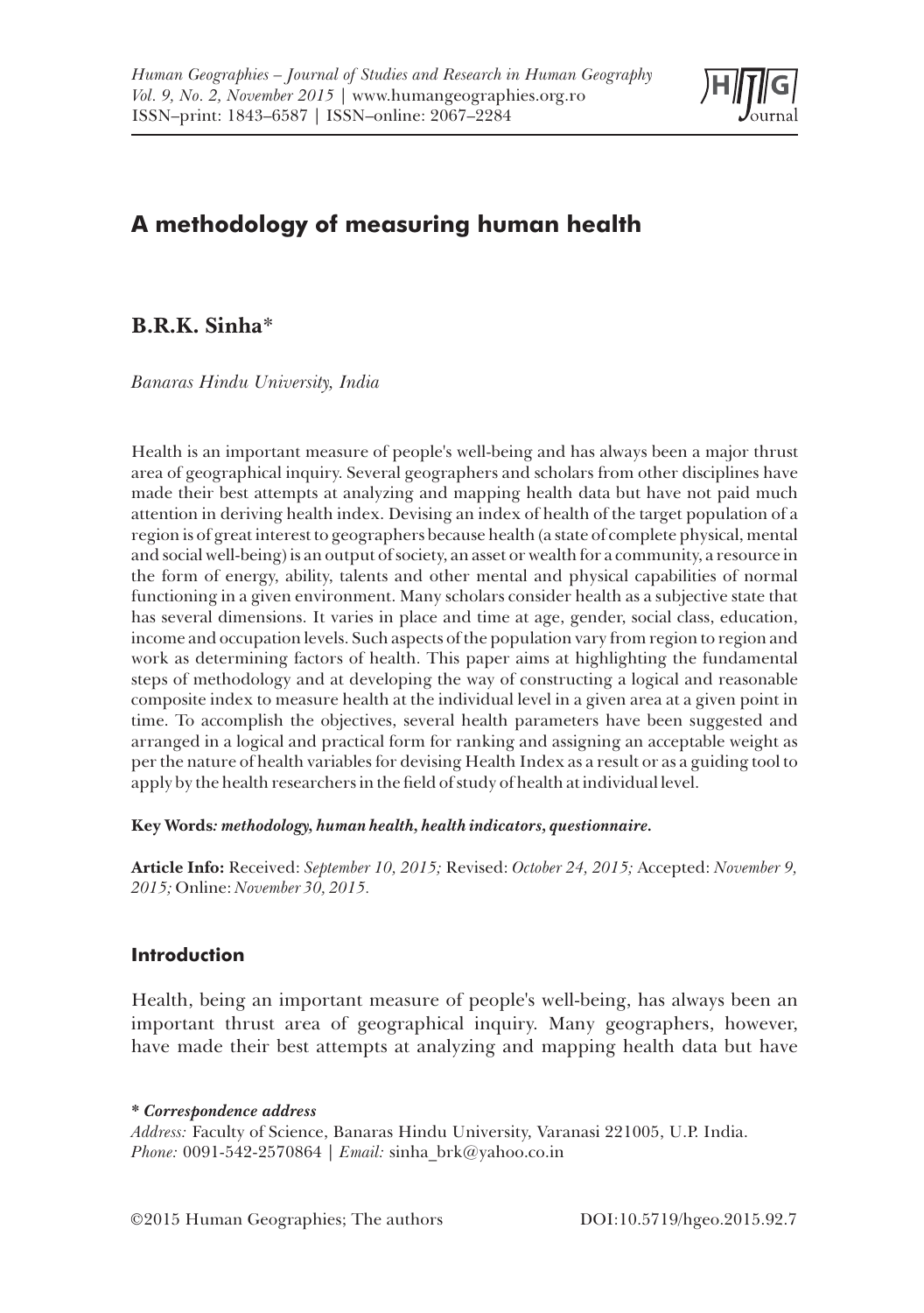not paid much attention in deriving health index. Devising an index of health of the target population of a region is of great interest to geographers because health (a state of complete physical, mental and social well-being) is an output of society, an asset or wealth for a community, a resource in the form of energy, ability, talents and other mental and physical capabilities of normal functioning in a given environment. It helps increase welfare level, quality of life and wellbeing of a person by liberating him/her from several social, cultural, economic, political and environmental constraints.

According to Jane Stein, (1997, p. 78) 'health is an important value not just because it is an end in itself, but because it is also a means to an end - a prerequisite for equal opportunity to participate in the benefits of organized society. The World Bank's Sector Strategy (1997, p. 2) rightly pointed out that good health contributes to the overall quality of life as well as to productivity. From this perspective the health index becomes fundamental especially when the question of what, how, when and where to measure something arises. Here, how to measure the health of the people either at spatial, temporal, household or individual level needs a detailed description of methods. In fact, the methodological approach becomes instrumental in obtaining the result of the concerned objective.

#### *Objective*

Here, the objective is to highlight the fundamental steps of methodology and to develop the way of constructing a logical and reasonable composite index to measure health at the individual level in an area of study at a given point of time.

# **Methodology**

Methodology deals with the strategy or plan of research or in other words, the way or manner in which research is to be carried out. It is a cornerstone upon which the contents, the quality, dimension and structure of the work largely depend on. It comprises the procedures, techniques, practices, logic, general principles of the formation of knowledge and a set of working methods applied in research. It includes both the database and concept base. According to Patterson John L. (1984, p.9) methodology is an organization of the analysis of the reality, identifying the type of analytical techniques and appropriate instruments to be used. In the words of Kothari, C.R., (1985, pp. 10-11) research methodology is a way to solve the research problem systematically. Research methodology has many dimensions, and research design is one of them. The scope of research methodology is wider.

However, the following order concerning various steps provides us a useful procedural guideline regarding the research process. These are: 1. formulating the research problem; 2. extensive literature survey; 3. development of working hypotheses; 4. preparing the research design; 5. determining sample design; 6.collecting the data; 7. execution of the project; 8.analysis of data; 9. hypothesistesting; 10. generalizations and interpretation; 11. preparation of the report under study. Essentially two steps are involved in formulating the research problem, viz. understanding the problem thoroughly, and rephrasing the same into meaningful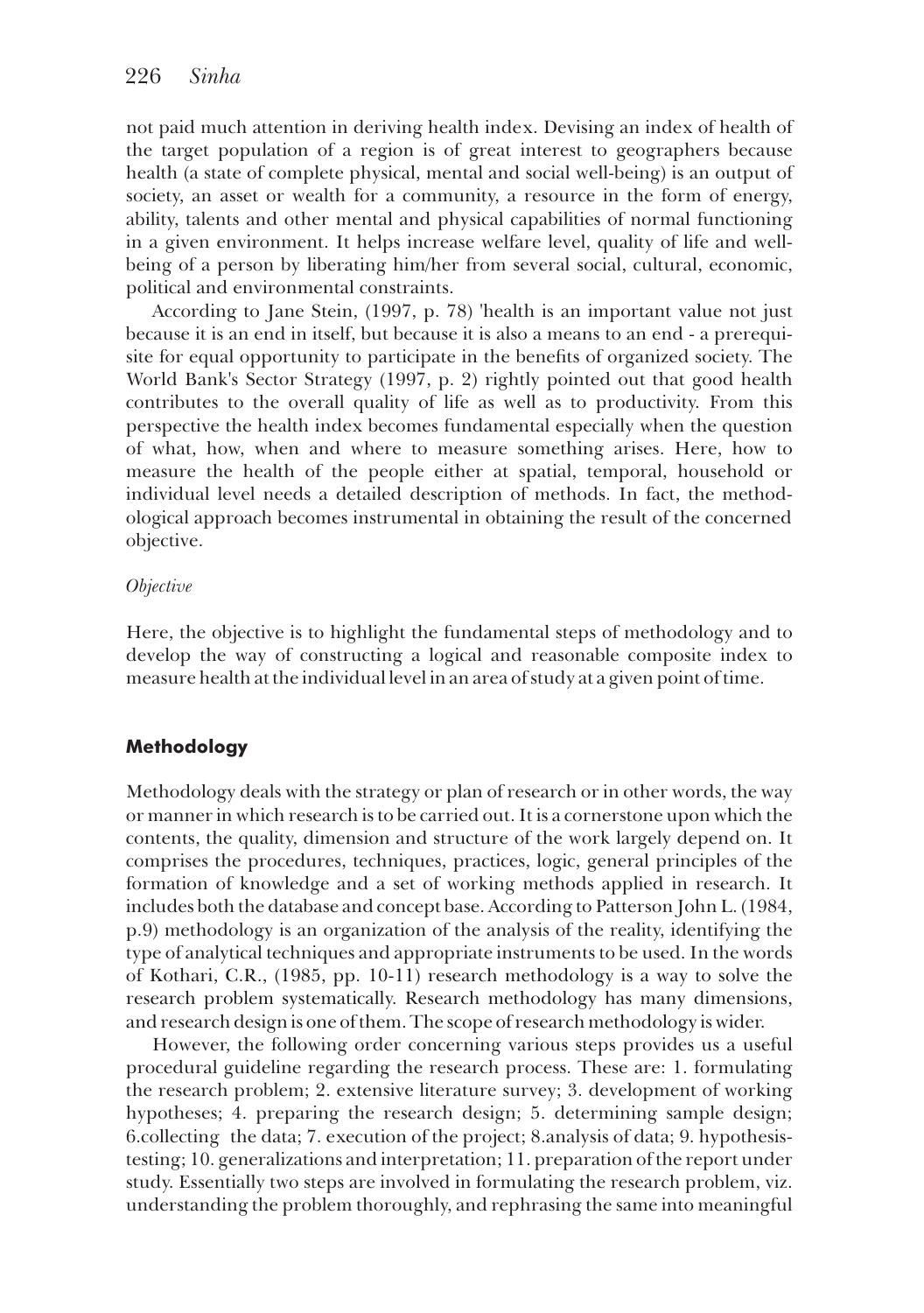terms from an analytical point of view. The best way of understanding the problem is to discuss it with the experts in an academic institution.

The methodological approach can also be termed as the methodological design used in solving a purpose of the inquiry. Here, the methodological approach for identifying human health encompasses specific steps or procedures of research which are clearly explained in the following research design.

# **Research design**

A research design is the blueprint or framework or overall strategy of the study that a researcher chooses to integrate the different components of the study in a coherent and logical way to ensure to address the research problem effectively. In other words, research design is a detailed outline of an investigation relating to the case under study.

It generally includes all those steps and aspects which start right from identifying or choosing problem, selecting study area, review of literature, defining objectives, formulating procedures of eld survey and data collection, synthesis, analysis and interpretation of the facts or data by employing descriptive or statistical tools and techniques to arrive at a set of reliable conclusions or findings.

Susan Carroll at http://www.dissertation-statistics.com/research-designs.html made a list of several research designs that an investigator could use for writing a thesis, report, and dissertation, research paper.

These are Historical Research Design, Case and Field Research Design, Descriptive or Survey Research Design, Correlational or Prospective Research Design, Causal-Comparative or Ex Post Facto Research Design, Developmental or Time Series Research Design, Experimental Research Design, and Quasi-Experimental Research Design.

Thus, research design outlines overall procedural or technical steps of research methodology right from selection of research theme, framing objectives, review of related literature, selection of different quantitative and qualitative health indicators, preparation of questionnaire, field survey and data collection, tabulation, process of making ranks and putting certain positive and negative weight on each positive and negative variable respectively, and use of statistical and cartographic technique and tools for interpreting and analysing health of the people of a given area at a given point in time.

# **Review of related literature**

It is one of the basic steps of a research. The quality of research depends to a large extent on an intensive study of literature related to the theme of one's research. It is the main work of a researcher as he/she gets acquainted with the works already carried out, practiced and knowledge/ideas or methodological concepts developed by others. Before constructing a questionnaire, writing thesis, project report, and paper/article, etc. researcher should consult the works that have already been done by other scholars. Any published or unpublished documents containing information, ideas, facts, concepts, etc. may be book, article, paper, thesis, report,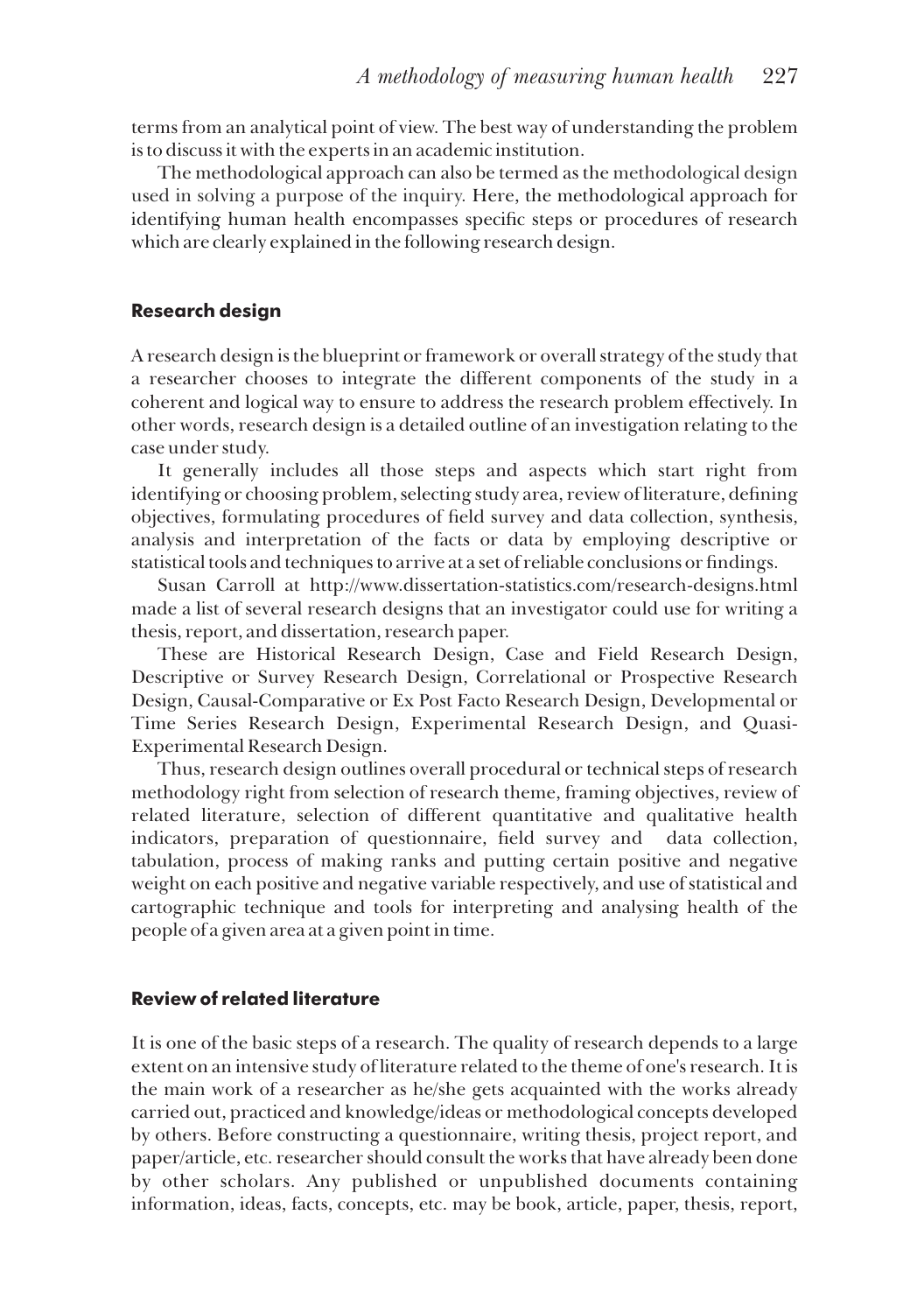monograph, etc. In this sense, literature related to a particular theme always remains secondary in nature.

A literature review aims to have a critical look at the existing research containing current knowledge and or methodological approaches on a particular topic. It precedes a research proposal and results section. It brings the reader up to date with current literature on a subject and forms the basis for another goal, such as future research that may be needed in the area. A well-framed literature review is characterized by a logical flow of ideas, current and relevant references with consistent and appropriate referencing style, proper use of terminology and an unbiased and comprehensive view of the previous research on the topic. In fact, it is a description of the literature appropriate to a particular subject. It gives an overview of what has been said, who are the main writers, what are the prevailing theories and hypotheses, what questions are being asked, and what methods are appropriate and useful. Therefore, a literature review surveys scholarly articles, books and other sources such as dissertations, conference proceedings, etc. relevant to a particular issue, area of research or theory of a researcher. To measure the health of an individual or a group of persons or the people of an area needs an intensive review of the health-related literature to generate a set of health-related ideas or facts applicable and required in formulating further steps towards completion of the work.

### **Concepts related to health and health parameters**

Since the concept of health is very complex, it needs to understand its different dimensions before selecting the appropriate and relevant parameters of measuring health. Health of population of an area has several dimensions such as quantitative and qualitative, physical and mental, positive and negative; social, cultural, economic, political, environmental, spiritual, emotional, vocational, curative and preventive, etc. and all these are related to health.

'*Quantitative'* stands for size, magnitudes, dimension, amount, sum, etc. that can be measured directly in number and weight and lead to statistical treatment.

The term '*Qualitative*' on the other hand stands for nature, capacity, ability, knowledge, skill, mental or physical attribute, trait, aptitude, attitude, value, motivation and other characteristics of person that can not be measured in terms of number or weight and do not, therefore, lend themselves as easily to statistical treatment as quantitative characteristics.

The quantitative and qualitative features of a person do not work in isolation. One can not be separated from the other. The combination of both becomes a source of better health in human beings and plays an instrumental role in social, cultural, economic and political development. Becker, G. S. (1979, p. 16) also mentioned that a person can not be separated from his/her health. In fact, the relation between the quantitative and qualitative dimensions provides us clear ideas or understanding about the ingredients of health.

*'Physical' and 'Mental'* are the two essential components of health and play an instrumental role in every kind of physical and intellectual growth of a person. Both involve the quantitative and qualitative growth with reference to physical and mental aspects of the population of an area over a given period of time. Both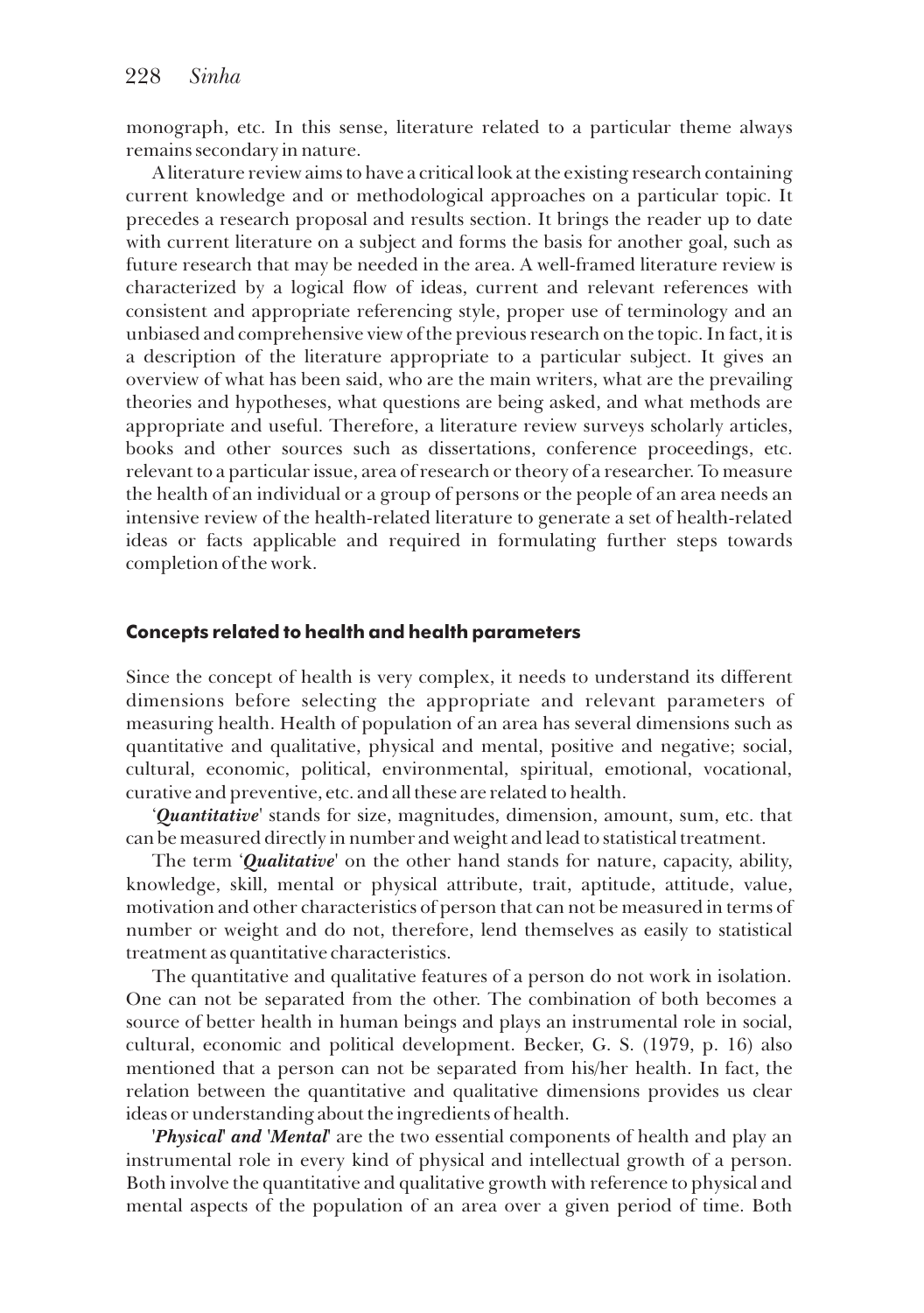address about how the health ingredients relating to the physical and mental aspects of individuals change or stay the same over time.

The overall performance of health is the combination of both the physical and mental faculty which is found varying during different stages (usually estimated at certain age level) of the life span of an individual. Papalia, Diane E. and Olds Sally W. (1992, pp. 3-8); and Dacey, Jhon S. and Travers, John F. (2004, p. 8) have given a detailed description of the physical and intellectual development of an individual that took place during eight stages of his/her lifespan. These eight stages, according to them, are the prenatal stage (conception to birth), infancy and toddlerhood (birth to age 3), early childhood (3 to 6 years), middle childhood (6 to 12 years), adolescence (12 to 20 years), young adulthood (20 to 40 years), middle age (40 to 65 years) and the late adulthood (65 years and above) and affect health status of individuals.

*Physical dimension* refers to the state of the body, its compositions, development, functions, maintenance, etc. In fact, physical dimension is meant for the growth, improvement, and enhancement and for an increase in the status of physical faculty of an individual.

This dimension stands for sound physical stamina, muscular capacity, sensory capacity, race characteristics, etc. According to Park, J. E., and Park, K. (1991, pp.12-13) physical dimension of health implies the notion of perfect functioning of each and every cell or organs of the body of a person. Suryakantha, A. H. (2009, p. 6) also referred physical dimension to physical health and mentioned that a person is said to be physically healthy when all the organs and systems in the body function perfectly at their optimum capacity.

*Mental dimension* refers to the right, fit and healthy creative abilities of the mind. This dimension also stands for a state of balance between the individuals and the surrounding world, a state of harmony between oneself and others, coexistence between the realities of the self and that of the other people and that of the environment (Park, J.E., and Park, K. 1991. P. 13). In fact, this dimension is an essential component of health and meant for enhancing, upgrading, improving and increasing the status of mental or intellectual capability such as learning, memory, reasoning, thinking, competence and other intellectual capacities of an individual. More or less the same factors as stated in the context of physical dimension are equally important for mental health also. Here, it can be stated that all the elements of physical and mental health can be considered as vital indicators of human health.

**'***Positive' and 'Negative'* dimensions refer to the positive and negative functions of different organs or systems of the body and mind of the concerned persons. These are very significant characteristics of the health of the population. Here, positive dimension stands for positive growth and positive function of different organs or systems of the body and mind. Such positive function or growth boosts up the well-being of the people. Contrary to this, negative elements or aspects stand for loss, deterioration, depreciation caused by disease or other factors in both the physical and mental health status of the people of a region at a given point in time. Dreze, Jean, and Sen, Amartya (1999, pp. 10-13) rightly said that human capability can be seen as the central feature of the process of development, and human capability can be enhanced by economic growth, education, and health (social variables).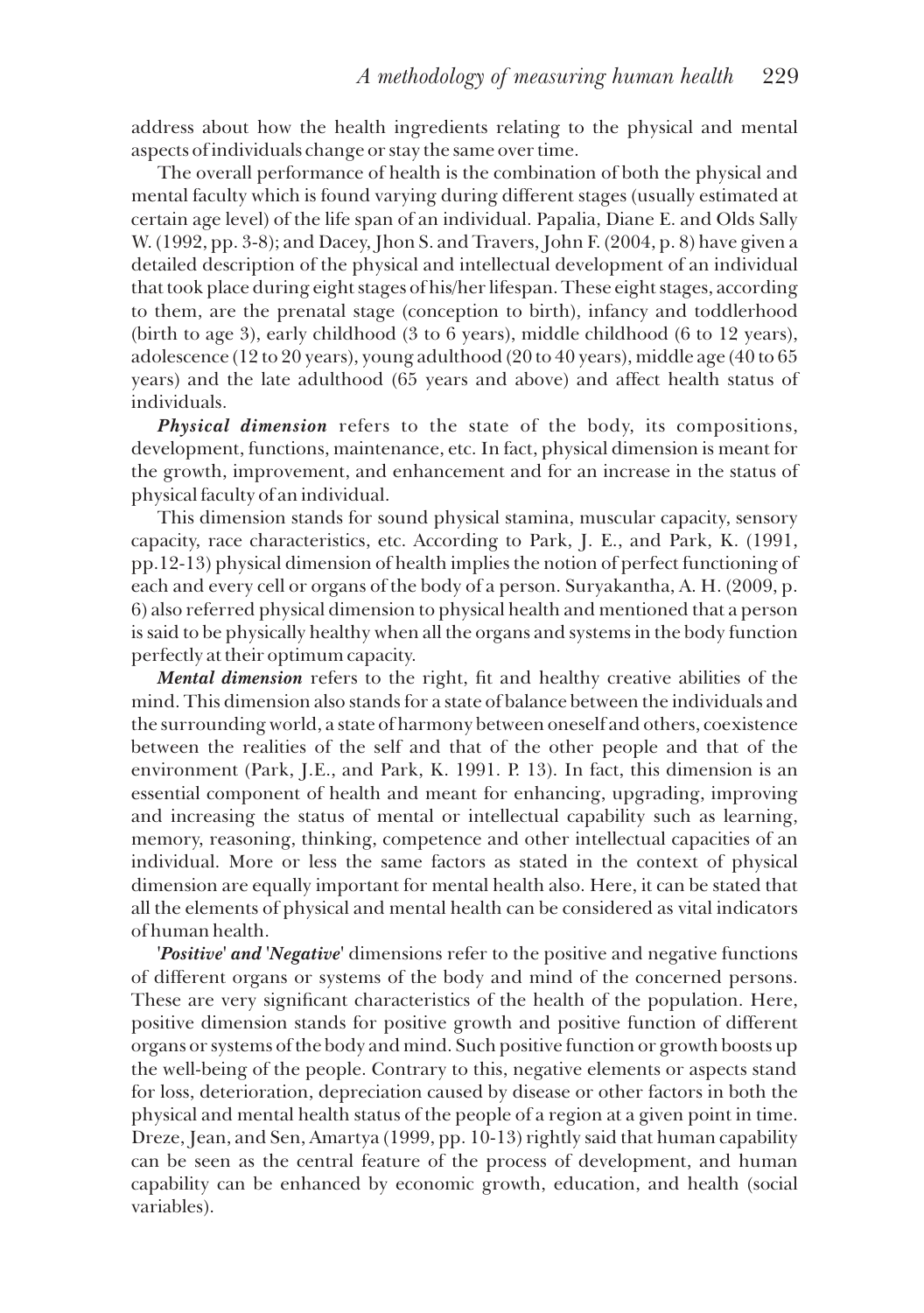According to Park and park (1991, p.14) the state of the positive health (functional ability or capacity to work) implies as the notion of perfect functioning of the body and mind. It is also a reality that positive health always remains a mirage because everything in our life is subject to change in the surrounding environment and that is why nobody is considered perfectly healthy. It is because of the fact that somehow or other everyone stands with some sort of deviation from the normal function of health, and that is how the range of positive and negative dimensions of health varies from person to person.

Positive development of health depends on congenial environment, well educational system, income, food and nutrition, proper food and drinking habits, proper lifestyle, health care, self care, health delivery, capital investment, proper housing condition, absence of illness or disease and other physical, social, economic, cultural and political factors operating positively in the society of a region. Similarly, negative dimension is the result of diseases or illness, poverty, illiteracy, bad habits or bad lifestyle of a person in taking food, drink, smoking; lack of proper and adequate food and nutrition, lack of medical and educational facilities, lack of curative and preventive systems, environmental pollution and other natural, social, cultural, economic and political situations operating negatively in the society of a region.

*'Social Dimension'* focuses on the social environment in which the people live and perceive health. A person is said to be socially healthy, when he is accepted, respected and loved by all in the family, by his friends, relatives, neighbours, colleagues, and others. Social well-being implies harmony and integration within the individual, between each individual and another member of society and between individuals and the world in which they live. It has been defined as the "quantity and quality of an individual's interpersonal ties and the extent of involvement with the community". In the words of Suryaknatha, A.H. (2009, p. 6) the social dimension of health includes the levels of social skills one possesses, social functioning and the ability to see oneself as a member of a larger society. In general, social health takes into account that every individual is part of an economic conditions and well-being of the "whole person "in the context of his social network. Social health is rooted in "positive material environment" (focusing on nancial and residential matters), and "positive human environment "which is concerned with the social network of another individual.

*'Cultural Dimension'* relates all those components that are linked to various cultural elements and among all education is very vital in influencing the health of an individual. In fact, literacy and education are the powerful means of human health. They are viewed as a strategic tool and play a vital role in achieving and maintaining health. Education and learning are in one form or another helping to enhance health, increase knowledge and skills of the persons of various ages, sex, religion, social groups and occupation. Suryaknatha, A.H. (2009, p. 9) has observed that illiteracy is associated with increased morbidity and mortality, especially female literacy level is crucial. Harbison and Myers (1964, pp.2-3) rightly emphasized the role of education in human resource (health) development. According to him "education plays a dominant role as an effective instrument for considerable achievement and revolution in all spheres.

Purposeful education enables the individual to understand and study the real life situation and to develop an opportunity for creating condence in the minds of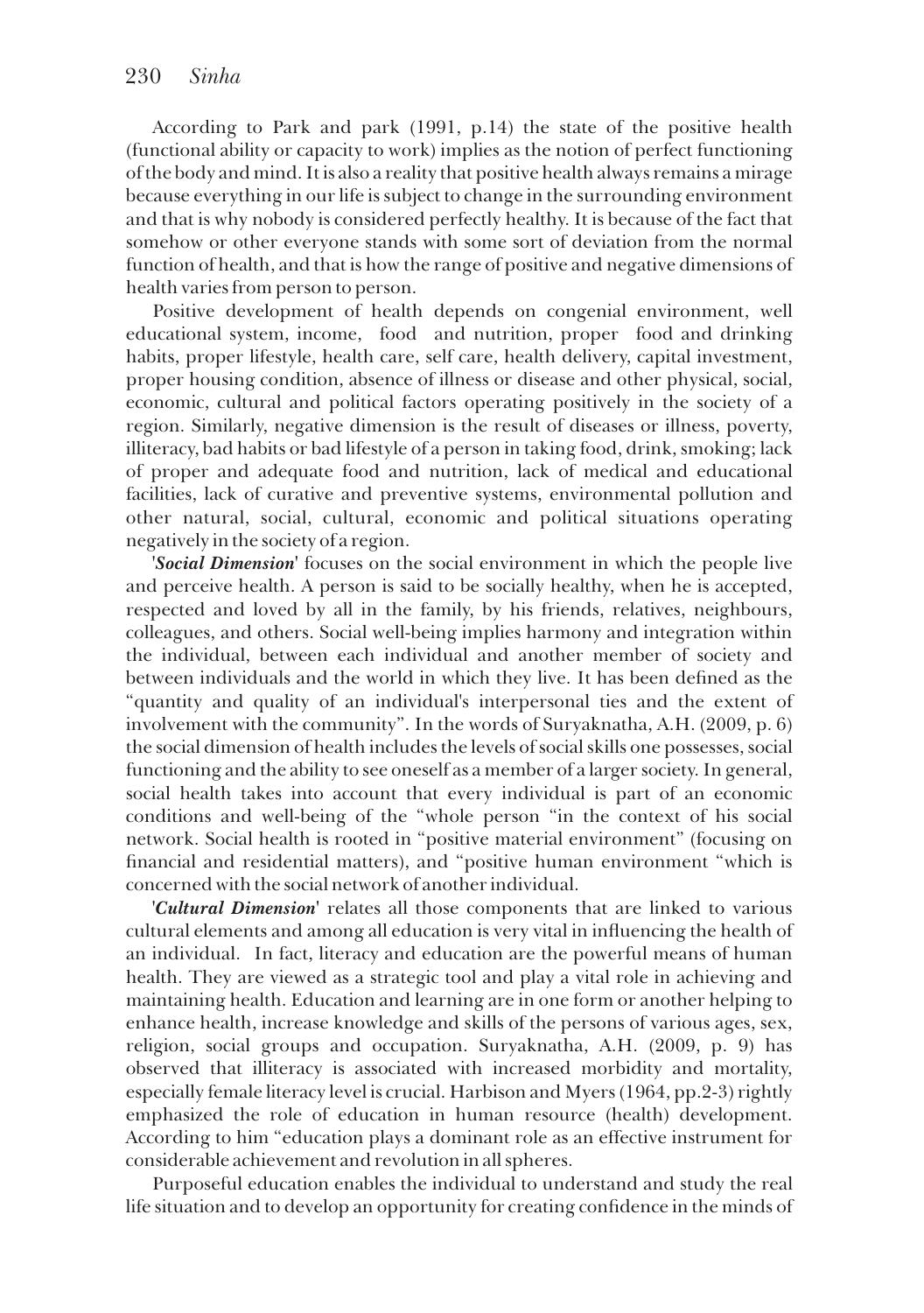a younger generation and provide a strong base for national and value oriented and nation-building progress.

Rena, R (2006, p. 67) noted that technical and vocational courses in higher education play a signicant role in developing human resources or health resources. Education is, in fact, considered as an instrument for enhancing knowledge, skills, health status and other functional capabilities in human beings. Education from primary to secondary and higher levels of education makes a variation in the status of health. These categories vary across race, gender, age and social and economic class and become an effective tool for analyzing the dimensions of the health of the people of an area.

*'Economic Dimension'* includes all those elements that are related to the economy such as income, occupation, employment, working culture, etc. They are essential since they can affect much the health of someone. In this sense, professions and health are some of the relevant fields in medical geography. Working populations are found actively engaged in various occupations in both the rural and the urban areas. The level or status of health is generally found associated with income, employment, and professions of the person. For instance, the level of health in terms of qualitative achievement is usually low in the agricultural sector, and it is generally high in the non-agricultural sector.

According to Suryaknatha, A.H. (2009, p. 9) occupation is one of the elements of the economic dimension. Morbidity and mortality are more among the unemployed persons than among the employed persons. Unemployment causes psychological and social damage, and many occupations affect health. Similarly, income determines the standard of living, quality of life and health status of the individual and community at large.

Diseases of the poor socio-economic status are malnutrition, tuberculosis, leprosy, gastroenteritis, worm infections, etc., and the diseases of the affluent society are obesity, hypertension, coronary artery disease diabetes, etc. Certain occupation often plays a role in promoting both the physical and mental health. Physical work is usually associated with and improvement in physical capacity, while goal achievement and self-realization in work are a source of satisfaction and enhanced self-esteem.

*'Political' dimension* includes health policy elements as health indicators, and these may be a political commitment to health for everyone, equitable resource allocation and distribution, the degree of equity of distribution of health services, community development, organized framework and managerial process as well as right official policy and decision. These considerably contribute to community health.

'*Environmental' aspects* shed light on the indoor and outdoor environment. Indoor environment refers to the environment of a built-up space where or in which a person or persons or people spend most of their time. This may include lighting, ventilation, dampness, air quality, surface contamination with toxins and microbes, and contact among persons or people at home, work place, public and private built places. Outdoor environment refers to the condition of air, water, dust, noise, temperature, rainfall, soil, greenery, plants and animals, culture, beliefs, traditions, customs, etc. that prevails outside the built-up places. All these directly or indirectly, favourably or unfavourably affect health of an individual(s) or people of an area.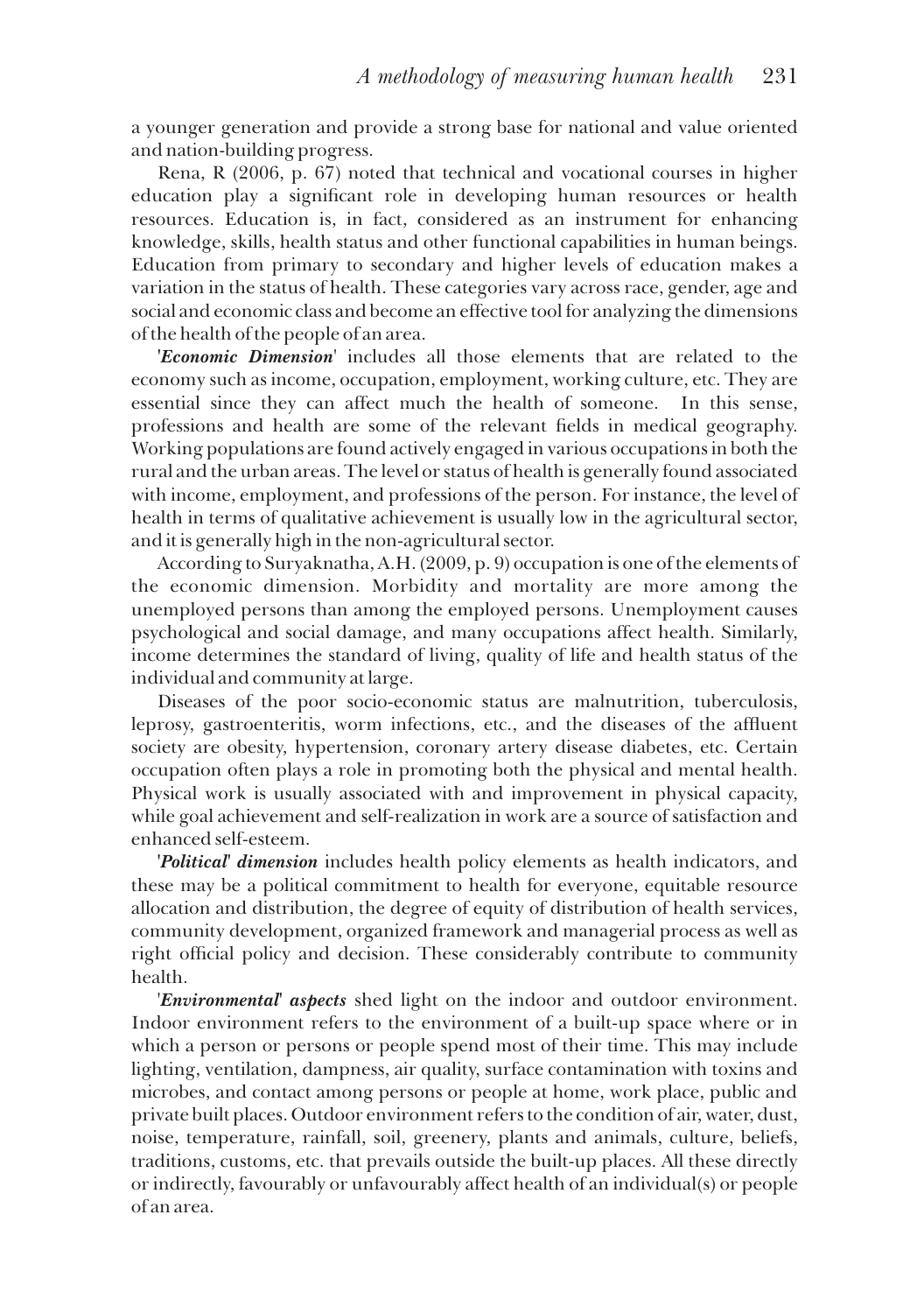**'Spiritual'** *dimension* is nowadays is considered to be important in the field of human health. A person is said to be spiritually healthy when she/he possesses, sound mind in a sound body and simple living and high thinking in day to day life. *'*

*Emotional'* **dimension** also plays a role in the health of an individual. An individual is said to be emotionally healthy when he does not loose temper or does not develop tension and has self- control. The mental and emotional dimensions have been seen as one element or as two closely related elements.

**'***Vocational' dimension* refers to the vocational aspect of life. It is part of human existence. When work is fully adapted to human goals, capacities, and limitations, work often plays a role in promoting both physical and mental health. Physical work is usually associated with and improvement in physical capacity, while goal achievement and self-realization in work are a source of satisfaction and enhanced self-esteem. The importance of this dimension is exposed when individuals suddenly lose their jobs or faced with mandatory retirement. For many individuals, the vocational aspect may be merely a source of income. To others, this dimension represents the culmination of the efforts of other dimensions as they function together to produce what the individual considers success in life.

*'Curative and Preventive'* measures are also important in determining the health of individuals of an area at a given point in time.

#### **Selection of health indicators/variables**

From the above it is quite clear that health entails a variety of elements relating to various dimensions of health but all these elements are focused on and centered on the physical and mental aspects of an individual. Several health experts believe that there is no reliable statistical indicator of measuring human health, and the construction of an index of health remains tough. No one has yet developed a comprehensive set of variables or indicators for assessing the health of persons of a region because health involves a number of quantitative and qualitative variables from several health dimensions. Selection of variables plays a signicant role in a proposed field-based research.

According to Ahuja, R. (2003, pp. 64-65) the quantitative variable is one whose values or categories consists of numbers and differences between its categories can be expressed numerically. Thus, age, income, size, etc. are quantitative variables. The qualitative variable is one which consists of discrete categories rather than numerical units. This variable has two or more categories that are distinguished from each other. Class (lower, middle, upper), caste (low, intermediate, high), sex (male, female), religion (Hindu, non-Hindu), are all qualitative variables. Both the quantitative and qualitative variables have positive and negative nature in the context of its use and, as a result, health becomes positive and negative.

Raza Moonish (1990 p. 47), Trewartha, G. T. (1967 p. 546), Smith, D. M. (1997, p. 47), Basu, S. (1992, pp. 212 - 226), Pacione, M. (1988, pp. 211- 212), Madan, G. R (1983, p. 284, 286), Mukherjee, B. M. (1986, p. 102), African Development Report on Human Capital Development (1998, p. I), Singh, A. K. (1983, pp. 27 - 31), Human Development Report (1998, p. 46) and others have used different quantitative and qualitative indicators such as height and weight of the body, body temperature, blood pressure, counts of red blood and white blood corpuscle, infant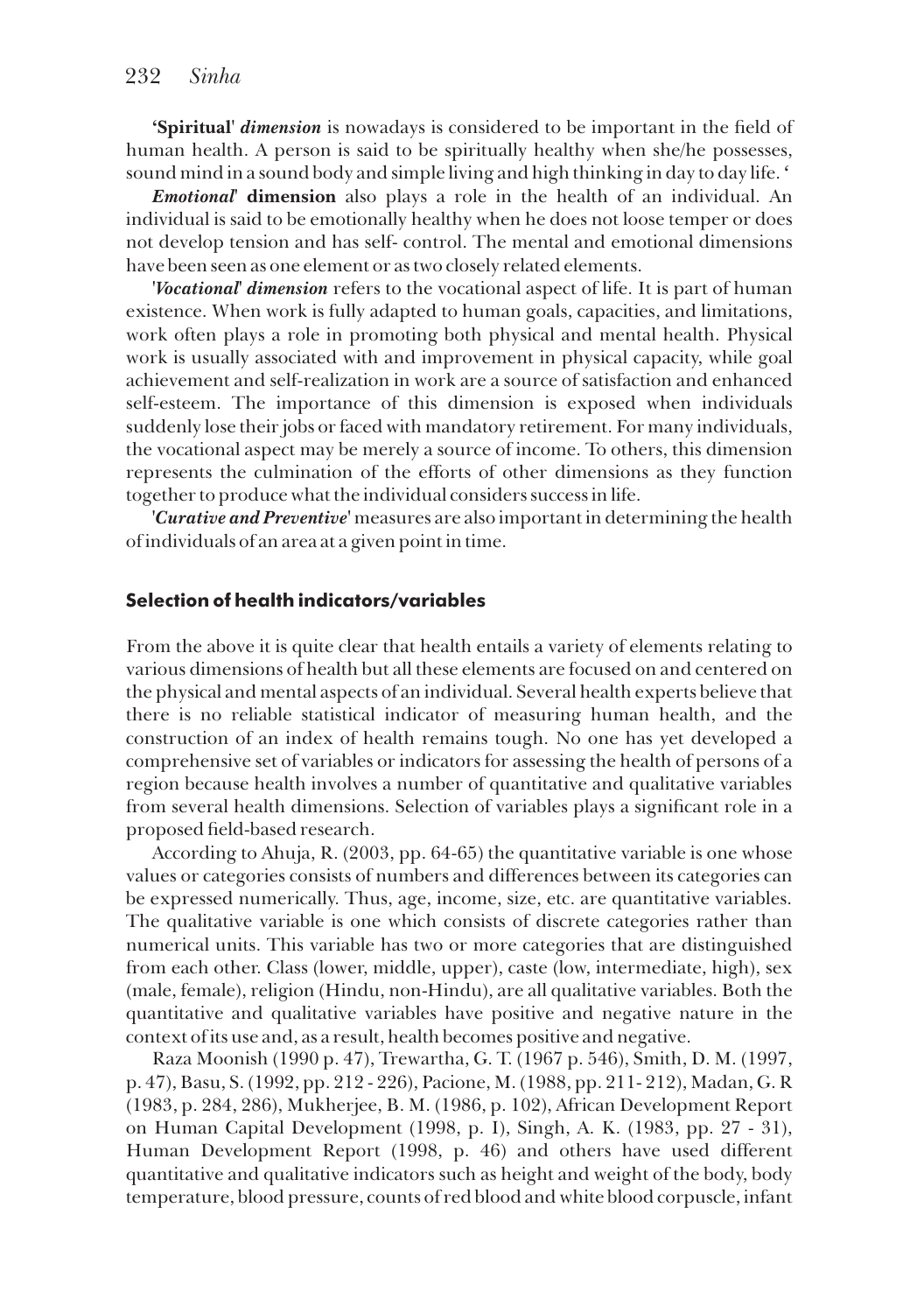mortality rate, general mortality, problems of hair, eyes, lips, gums, teeth, skin, gland, life expectancy, mortality, morbidity, number of doctors, hospital and beds per unit population, safe water supply, literacy, education, per capita income, expenditure on health, disease of various types, food and nutrition, calorie intake, capacity to do manual work for standard working hours, clear eyesight and memory condition etc. in measuring health of the people but most of their quantitative and qualitative indicators are applicable to the common people *at regional, state and national levels* only.

### **Indicators applicable at the individual level**

Indicators to be used for measuring health at the individual level are directly or indirectly related to mental and physical aspects of an individual. These are the number and types of diseases, condition of appetite, digestive problem, memory capacity, mental tension, blood pressure, eye problem, E.N.T problems, dizziness, physical and mental problem while working continuously for 6 - 8 standard working hours, problems arise during working period in the sun, rain and cold, problems in carrying normal head load (for working persons), state of sleep, feeling of weakness and tiredness, feeling of laziness, whether breath is sweet or not, whether enthusiastic to work, whether two time meals and breakfasts are taken in time, number of visit to government and private hospitals or clinics, per head total medical cost in the last one year, types of drinking water, number of days of pulse, green and other vegetables taken by the individual in a week, how many days in a week an individual takes ghee/butter, milk, eggs, meat, fish; frequency of smoking, consuming tobacco, alcoholic materials; whether the required medicines are purchased timely or not and whether the food is adequately available or not at household level, whether the house is ventilated or unventilated, women married between age 12 and 18, birth spacing of children, women worked during and after delivery period, persons worked during adverse circumstances, economic participation of children below 15 years, health-related amenities, educational achievements including training and skills and income levels. Such other relevant indicators relating to health can also be incorporated. Some of these elements help improve, maintain good health of the concerned persons by interacting and influencing positively while some others deteriorate and weaken health by its negative interaction or negative influence in many ways.

# **Preparation of questionnaire**

Questionnaire is the structured set of questions. It is also known as a document or schedule. It is one of the important tools of research. It is also considered as a means or schedule of obtaining information. In a broader sense, it is a list of written or printed questions relevant to the proposed research and to be answered by a respondent. This helps an investigator in collecting the detailed facts or information from a defined geographical unit during the field survey. Therefore, the questionnaire should be constructed in a systematic manner by obtaining good knowledge and ideas through an intensive review of the literature and incorporating health-related relevant quantitative and qualitative variables as suggested above.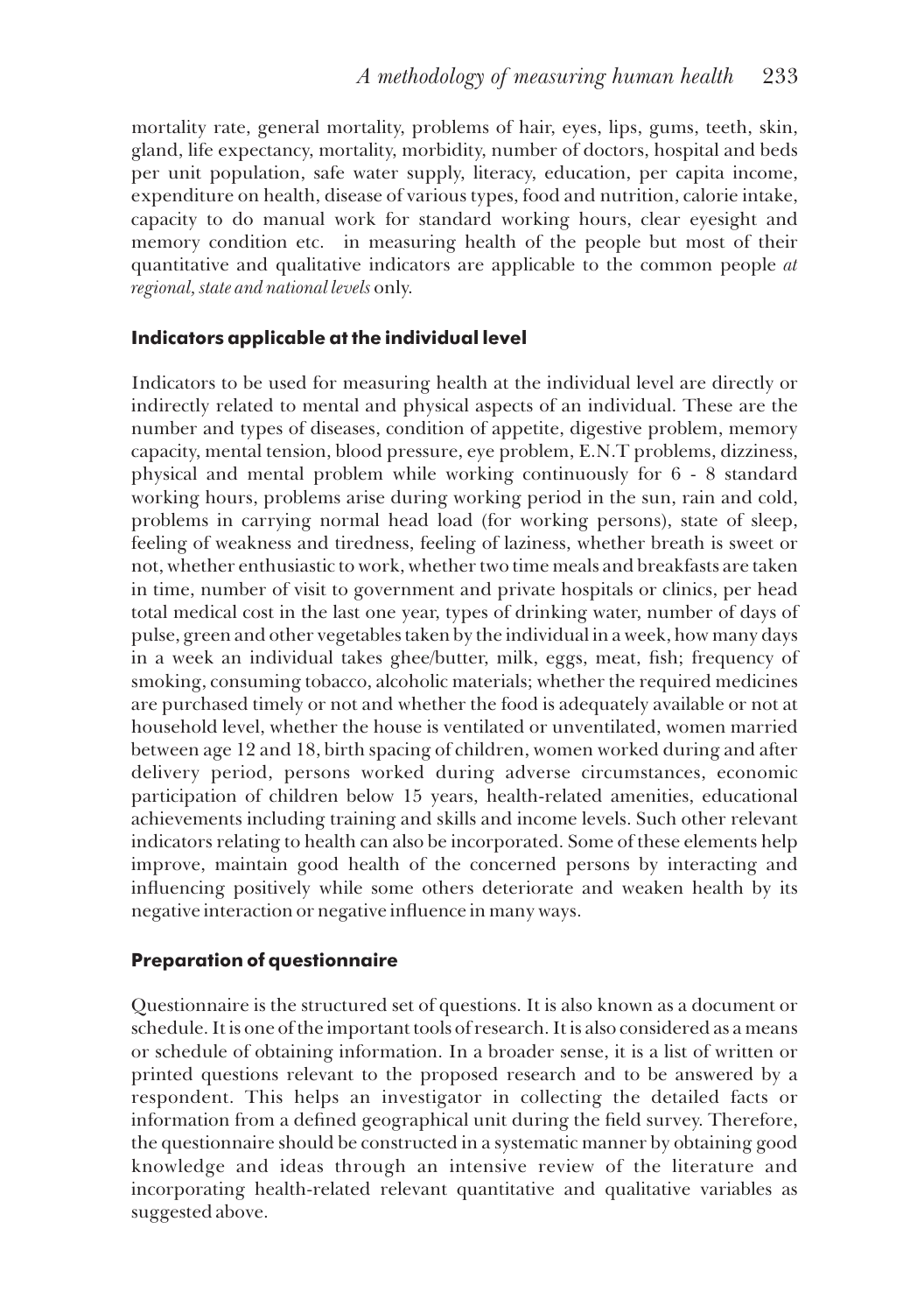#### **Field survey and health data collection**

Field Survey and health data collection are very important for a field-based research. Data may be primary and secondary. Both are useful, but its use depends on the nature of the objectives of the proposed work to be carried out. Primary data are very vital. Ghosh, B.N. (1987, pp. 14-15) stated that data may be collected from a particular family, household or individual. Such data will be of micro-level data which are used for the micro level study. Data may also be collected from various families for the system as a whole for macro level study. The macro level study requires macro level data which are to be collected for the country as a whole for nding some useful conclusions which will have policy implications.

Data may be personally collected by the researcher / investigator through questionnaires, schedule or personal interview methods and the data collected at the individual level from the selected sampling unit(s) will become primary source data. Statistical data may also be collected from published sources such as books, reports, journals, thesis, and other published documents as supplementary data of secondary source. Such procedure of data collection is known as the Secondary Method of data collection.

For measuring individual's health collection of primary data is preferred. It involves **sampling** procedures also. Sampling is the process of selecting units (e.g., people, spatial units, organizations) from a population of interest so that by studying the sample we may fairly generalize our results back to the population from which they were chosen. A sample is a proportion of persons drawn from a larger population. It is representative of the universe population of an area. Selection of geographical units for sample survey is another important step of methodological procedures. Sample survey is a major source of obtaining comprehensive and continuing information from the field. It is generally meant for a particular study or special purpose.

According to Ghosh, B.N. (1985, p. 18) a special purpose survey is that in which data obtained are useful in analyzing a particular problem of research. There are several types of sampling such as simple random sampling, stratied random sampling, systematic sampling, cluster sampling, purposive sampling, etc., and a researcher has to choose a particular type of sampling that most suitably fit to the defined objectives of the proposed research. Therefore, depending on the nature of the work, requirements of the types and volume of data, selection of sample spatial units becomes imperative.

For measuring individual's health the selection of family household both in the case of rural or urban areas becomes necessary. While selecting households at least ten percent households from the total households of a chosen spatial unit comprising different groups/classes of socio-economic background should be chosen. The households for individual health data collection should be selected either by the random method or by another appropriate sampling method.

#### **Preparation of master data sheet**

This is another important step of data related procedures. After the work of data collection of primary and secondary types through questionnaire from the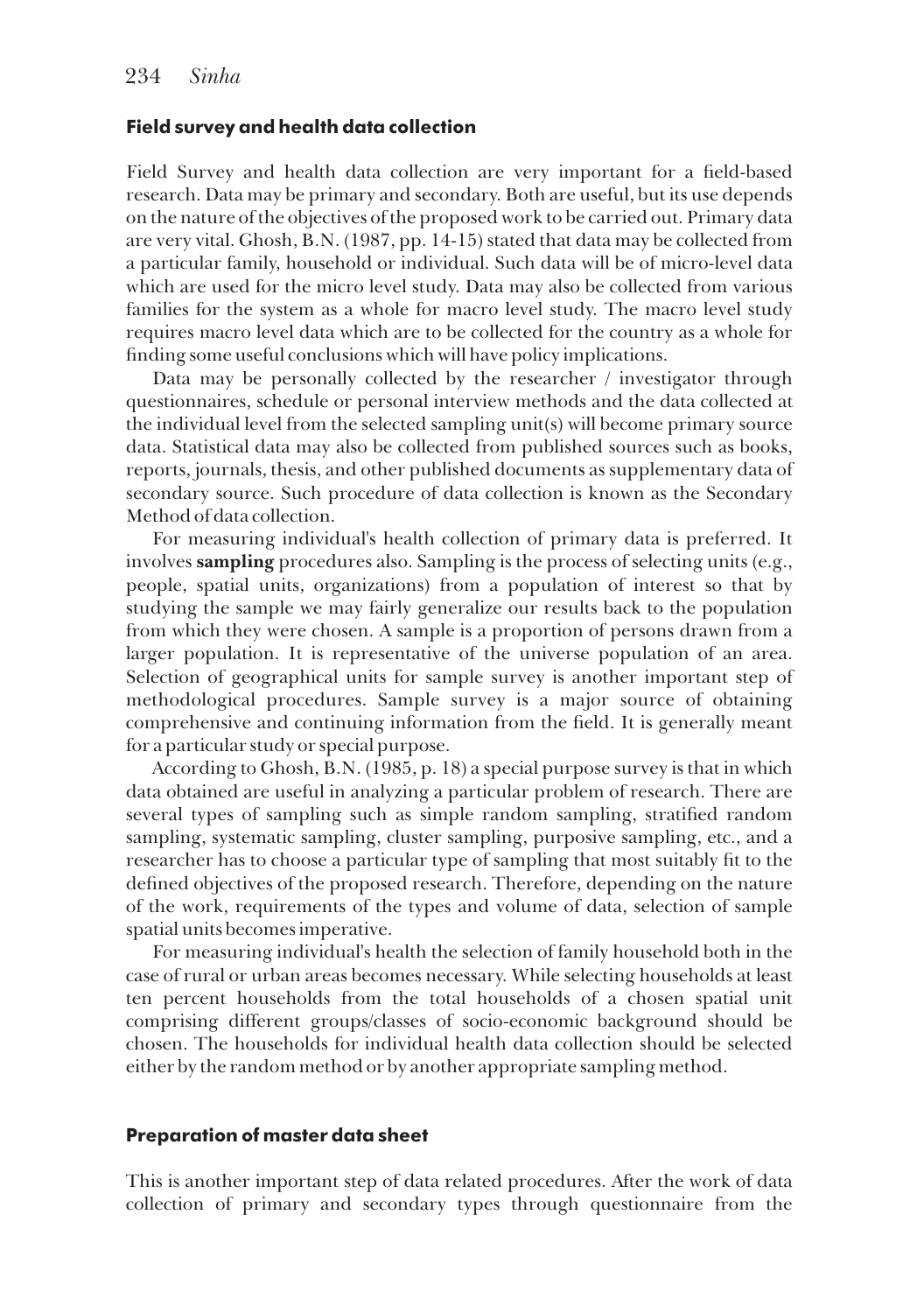household survey and from the secondary sources respectively is over, the process of transferring data from questionnaires to master data sheets (either manually or in computer) should be done and each health variable should be assigned certain positive or negative weight depending on its positive or negative nature for further calculation of composite scores for preparing relevant tables.

# **Tabulation work and use of statistics**

After the work of preparation of master data sheets is done, relevant tables to satisfy the defined objective should be carefully prepared. While preparing, tables suitable statistical techniques should be employed.

# **Data base cartographic work**

This, being another important step of methodology helps in giving the final shape of tables, maps, diagrams, etc. Cartographic representations in the form of maps, diagram, charts, etc. become the important tools and easily help in explaining and interpreting the facts and in bringing the results of the work under investigation. The same is to be followed in case of measuring human health.

# **Rank and weight of the health indicators**

After completion of household sample survey, the following health indicators should be assigned certain positive or negative weight (as stated above in the preparation of master data sheet) depending on its positive or negative nature. The

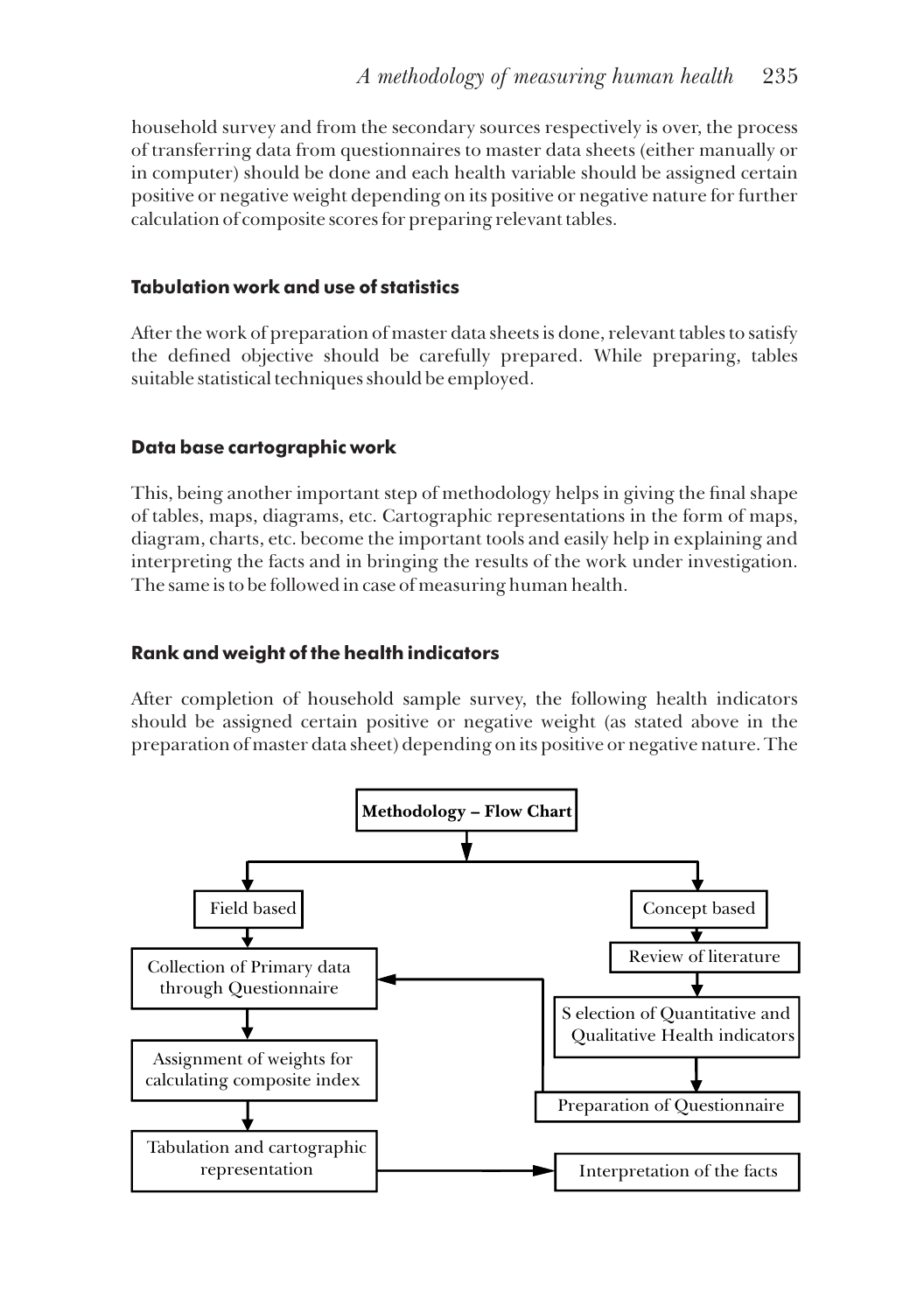weight value is arbitrary, however, while assigning weight it should be kept in mind that the value of weight remains equal and common for each person. This will help in making the result free from any kind of biases.

# **Health criteria, rank, and weightage**

# *(I) Educational Attainment in terms of completed length of schooling of individual*

Since education is a positive element of health, it carries only positive weight. In order of relative importance educational attainment of a person can conveniently be grouped and assigned weight as under Illiteracy: 1; standard I – VIII: 2; standard VIII – XII: 3; B.A./B.Sc./B.Com. & M.A./M.Sc./M.Com: 4; and Professional/technical: 5.

# *(ii) Monthly Income of Earning Members (in Rs.) and Weightage*

Income again is a positive component of health, and that is why the monthly income of individual can practically be divided into the following groups and accordingly weighted in order of its relative value. <1000: 1; 1001 – 5000: 2; 5001  $-10000:3$ ; 10001 – 20000: 4; and > 20000: 5.

Income group and its relative positive weight depend on the nature of variation in the monthly income of all individuals under study.

# *(iii) Weightage of the Quantity of Green Vegetables, Eggs, Fish, Meat, Milk, Fruits Consumed by Individual in a Month*

Green vegetables, eggs, fish, meat, milk, fruits consumed by individual in a month work as positive components of health because these are the items of food and nutrition required by an individual. On the basis of the quantity of green vegetables consumed per month, the following categories can purposefully be made, and good weight can accordingly be assigned. These may be  $\lt 3$  kg- 1;  $3kg - 2$ ; and >3kg-3. Similarly, consumption of eggs, milk and fruit depends on the basis of information gathered from individuals during the field survey regarding consumption of such items in *Yes* or *No*. If the information is in *Yes*, then the weight to be assigned may be or should be +1, and in the case of *No,* -1. Individual's response regarding consumption of fish and meat may be sought in terms of 'never', 'occasionally' and regularly and can be weighted in the value of -1, +1 and 2 respectively.

# *(iv) Amenities and Weightage*

Social amenities or facilities play a positive role in enhancing and maintaining health. Responses regarding the availability of medicines and availability of resources for purchasing, availability of medical and health care facilities, availability of transport facilities and its accessibility to health centers may be asked in *Yes* or *No* and weight can accordingly be assigned in +1 or -1.

# *(v) Physical Conditions and Life Style and Weightage*

These also play a vital role in the health of an individual. Physical conditions include blood pressure, appetite condition, digestive and memory condition as indicators of health. Lifestyle includes smoking, alcohol drinking, chewing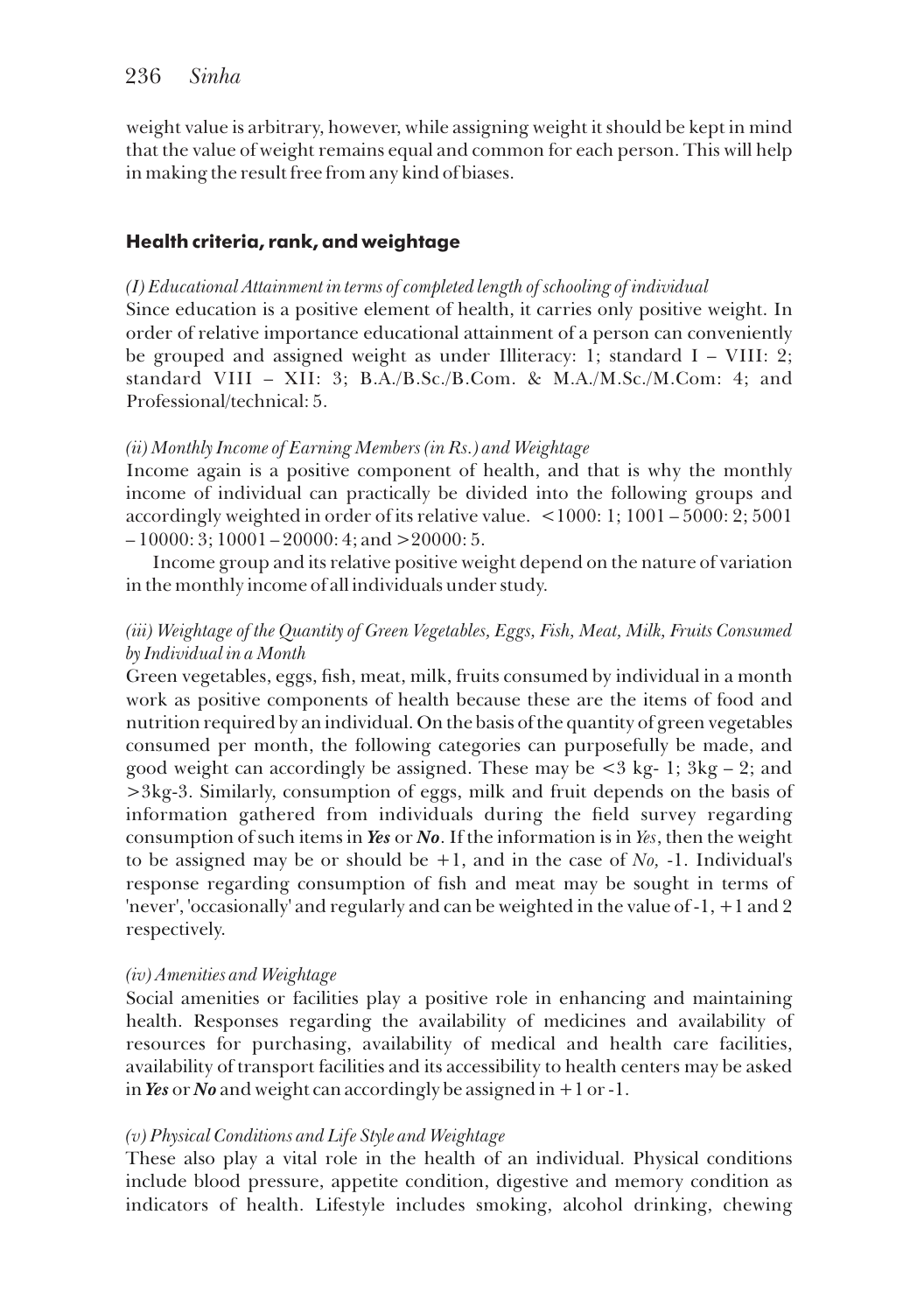tobacco, doing physical exercise, use of medicines, food and breakfast taken in time or not and such other lifestyle related elements. Blood pressure may be grouped into high, normal and low and if this is not well controlled then it creates several health problems. The information with regard to high, normal and low blood pressure can be sought from the individuals during the eld survey and can be weighted by -2, +2 and -2 score respectively.

Similarly, appetite, digestive and memory condition can purposefully be grouped into Good, Normal and Not Good. The investigator can gather information regarding these conditions from individuals in the field and give the weight of +2, +1 and -2 respectively. Smoking, alcohol drinking, chewing tobacco, doing physical exercise, use of medicines, food and breakfast taken in time or not are very much related to individual's health condition and sometimes create health problems.

Physical exercise practiced may be grouped into *Regularly, Occasionally* and *No*  category and can be assigned a score of  $+2$ ,  $+1$  and  $-2$  respectively. However, this criteria may especially be applied to the persons of middle and upper age. Similarly, medicines taken by individuals may also be grouped into *Regularly, Occasionally,* and *No* category and can be assigned a score of -2, -1 and +2. The investigator can gather information regarding the use of alcohol, smoking, chewing tobacco, untimely eating food and breakfast in the form of *Yes* or *No* and give the weight of +2 and -2 respectively.

# *(vi) Medical Cost (in Rs.) incurred on Individual in the last one Year and Weightage*

Medical cost is also related to the status of individual's health. Generally, a higher cost of treatment of diseases or ailments indicates to a health problem. Medical cost may conveniently be categorized as  $\leq 200$ ,  $201-600$ ,  $601-1000$  and  $>1000$  or so on as per the field information and can be assigned a weight of  $-1, -2, -3, -4$ , or so on.

# *(vii) Housing condition and Weight*

Physical condition of housing is an important part of human health. There are a number of aspects of **housing** that are understood to have a direct impact on **health.** The information regarding the existence of garden space, separate kitchen, courtyard; availability of sufficient beds, dining space; well ventilated house, congested house; paucity of housing space, regular maintenance of house, damped house, exposure of adequate sunlight in the house, link of water outlet drain, well maintained drain, drain overflowing, chemical use in drain, and cleanliness, etc. can be sought from the respondents (applied in whole family members) during the field survey in terms of Yes or No answer and weighted value in case of *Yes* can be  $+2$  and, in case of *No* -2 respectively.

# *(viii) Environmental Items and Weightage*

Environmental conditions or surroundings in which the persons live and experience effect on health because environmental items have a great role in health of the people. The common environmental items may be: link of the toilet to sewerage; disposal of garbage: near the house, away from the house, in public dustbin; separate cowshed; use of mosquitoes net; clean street; friendly, quiet and cooperative neighbourhood, etc. The investigator can collect information about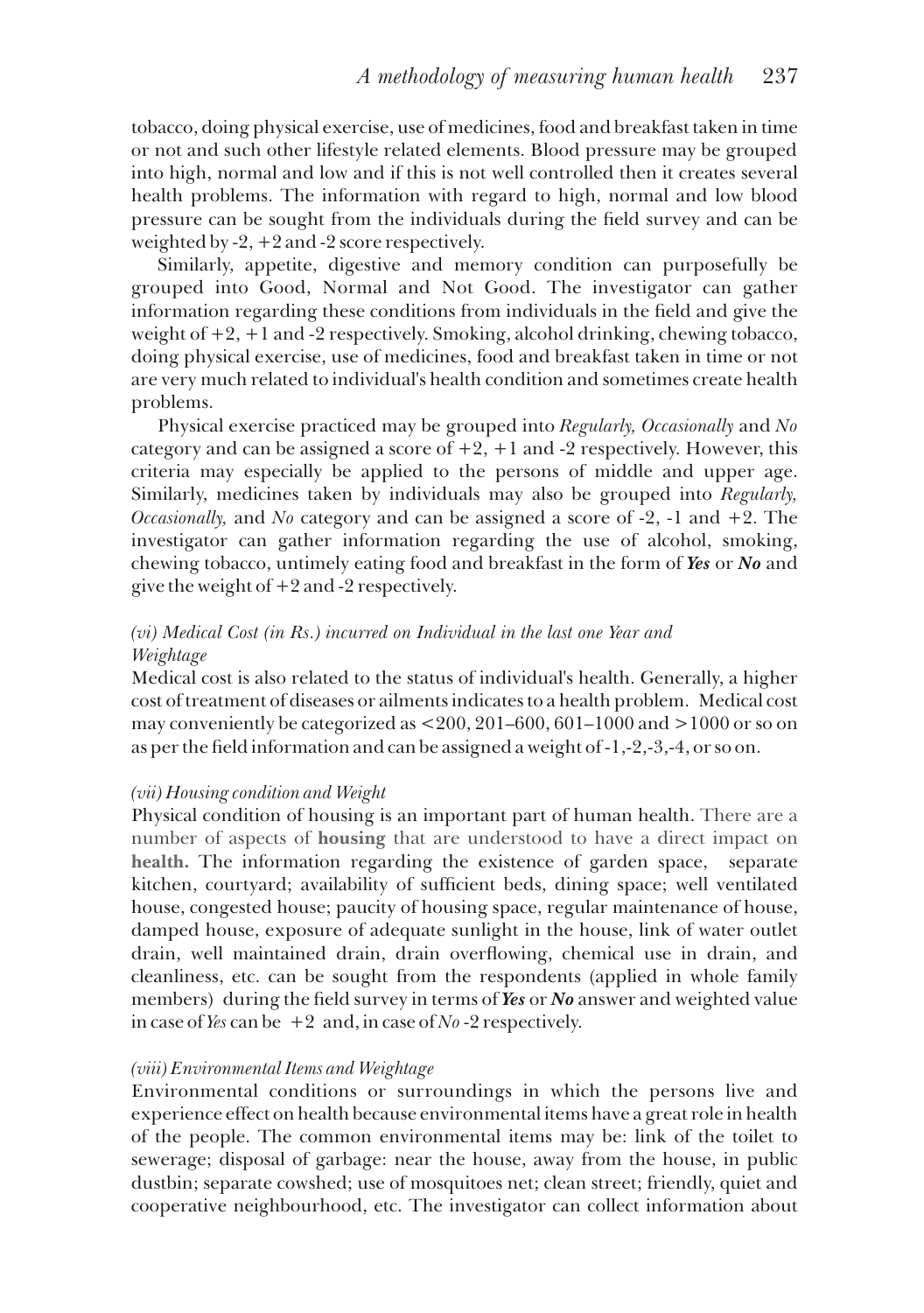these items in *Yes* or *No* during the eld survey and depending on answer *Yes,* the weighted value should be  $+1$  and depending on answer *No*, the weighted value should -1.

# *(ix) Health Indicators and Weightage (Positive & Negative); and (x) Disease Recording Negative Weightage (in descending order)*

The following Chart (ix) includes those mental and physical health-related elements which have profound effects on the health of an individual. The researcher can gather information relating to these items from a field survey in terms of *Yes* or *No* and can conveniently assign a weight of **-2** or **+2** depending on *Yes* or *No* response furnished by the respondent about self as well as family members. Chart (x) shows only diseases which have solely negative effects on the health of an individual and have been arranged on the basis of severity in descending order as suggested by medical practitioners and literature relating to a world ranking of diseases and mortality and ranked and weighted accordingly. However, there are many other diseases that occur in different parts of the world. The active researcher has to get information regarding diseases existing in the area under study and can re-arrange, regroup and re-weight. This chart is just as an example, based on author's field survey experience, to guide, help and follow.

| <b>Health Indicators</b>         | Weight             |           |
|----------------------------------|--------------------|-----------|
|                                  | Yes                | <b>No</b> |
| <b>Mental Tension</b>            | $-2$               | $+2$      |
| <b>Dizziness</b>                 | $-2$               | $+2$      |
| Physical/mental problem          | $-2$               | $+2$      |
| during normal working            |                    |           |
| hours                            |                    |           |
| Problem during rain, sun,        | $-2$               | $+2$      |
| cold while working               |                    |           |
| $\overline{\mathsf{T}}$ iredness | $-2$               | $+2$      |
| Laziness                         | $-2$               | $+2$      |
| Physical/Mental problem          | $\overline{\cdot}$ | $+2$      |
| in carrying normal head          |                    |           |
| lond                             |                    |           |
| Enthusiastic to work             | $+2$               | $-2$      |
| Timely meal taken                | $+\overline{2}$    | $-2$      |
| <b>ENT</b> problem               | $-2$               | $+2$      |
| Tooth / Gum problem              | $-2$               | $+2$      |
| <b>Breathing trouble</b>         | $-2$               | $+2$      |
| Shining complexion               | $+2$               | $-2$      |
| Eye problem                      | $-2$               | $+2$      |
| Hair problem                     | $-2$               | $+2$      |
| Smoking/chewing                  | $-2$               | $+2$      |
| tobacco                          |                    |           |
| Consumption of                   | $-2$               | $+2$      |
| Alcoholic materials              |                    |           |
| Sound sleep                      | $+2$               | $-2$      |

### (ix) Health Indicators and Weightage (Positive & Negative)

#### (x) Disease Recording Negative

| <b>Disease</b>                           | <b>Negative</b><br><b>Weights</b> |
|------------------------------------------|-----------------------------------|
| Stroke/ Heart disease                    | 20                                |
| Cancer / Tumor                           | 19                                |
| Paralysis                                | 18                                |
| <b>Diabetes</b>                          | $\overline{17}$                   |
| Liver problem / Jaundice /<br>Ulcer      | 16                                |
| Tuberculosis                             | $\overline{15}$                   |
| Kidney                                   | 14                                |
| Malaria                                  | 13                                |
| Gastric / Acidity                        | $\overline{12}$                   |
| Asthma, Cold-cough and chest<br>pain     | 11                                |
| Epilepsy / Hysteria                      | $\overline{10}$                   |
| Gynecological disease                    | 9                                 |
| Fever / Typhoid / Pox                    | 8                                 |
| Anemia                                   | 7                                 |
| G.B. Stone / Hernia / Hydrocil           | 6                                 |
| Polio                                    | 5                                 |
| Arthritis and Spondylitis                | $\overline{\mathbf{A}}$           |
| Skin disease / Leprosy                   | 3                                 |
| Amebiosis /ascariasis Stomach<br>problem | $\mathfrak{p}$                    |
| Others                                   | 1                                 |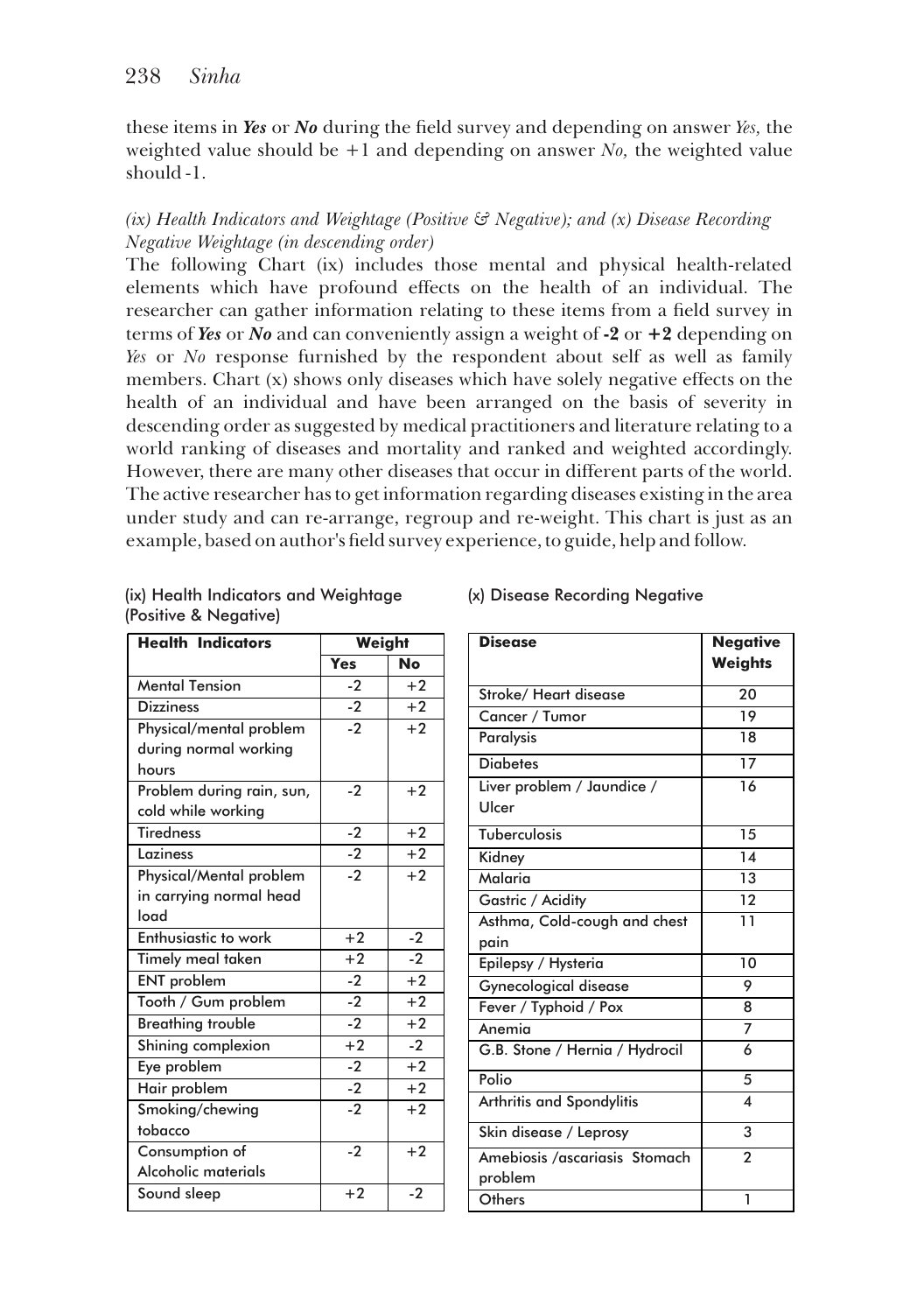# **Computation of Composite Scores and Health Index**

#### *Composite Scores*

After putting assigned weight against each positive or negative variable, the total composite scores (an outcome of positive + negative scores) of all variables for each person should be found out.

Thereafter, the percentage of total positive or total negative scores for each person should be worked out. While doing so, the total composite scores (value of total positive and negative scores) should be considered as 100 %. Later, Health Index for the Positive and Negative performance of each person should be separately calculated dividing the percentage of total positive or negative scores of each person by 100.

Finally, on the basis of variation in Health Index of the Positive and Negative performance among the persons under investigation a conveniently sequential arrangement of this in certain groups or levels at equal class interval should be framed for tabulation, cartographic representation, and interpretation.

# **Result**

*Meaningful Framework of Positive and Negative Health Index and Level*

The following arrangement, for example, can be made to provide a meaningful and acceptable framework for measuring and interpreting health status of the surveyed people of an area at a given point in time.

# *Health Index and Level*

**(**i**)** > 0.80 (Very Good), (ii) 0.61-0.80 (Good), (iii) 0.41-0.60 (Average), (iv) 0.21-0.40 (Poor), and  $(v)$  < 0.21 (Very Poor).

These are in terms of **Positive Dimension** of Health.

Similarly, in terms of **Negative Dimension** of health, the level or status and index can be framed as:

 $(i) > 0.80$  (Very High Negative),  $(ii)$  0.61-0.80 (High Negative), (iii) 0.41-0.60 (Average Negative), (iv) 0.21-0.40 (Low Negative) and  $(v)$  < 0.21 (Very Low Negative).

Thus, the above approaches appear to be more realistic and proper in order to make an assessment of the dimensions of the health of the surveyed people of the area under study.

Use: such sequential arrangement of Health Index can be used for explaining health status of individuals by age and gender; social class/group; race, ethnicity, religion, educational level, income level and by occupational categories in the rural or urban area.